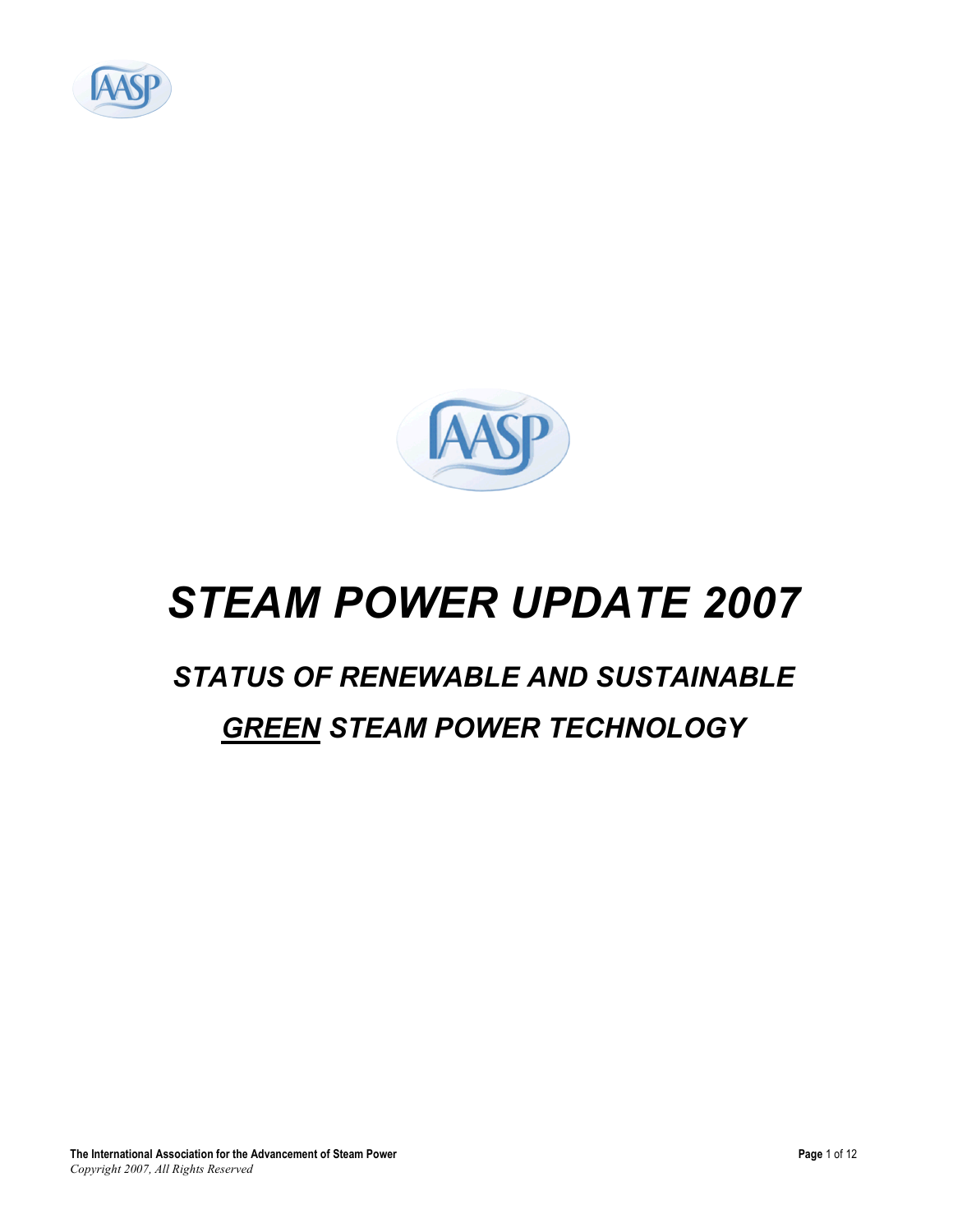

# **CONTENTS**

- *Part 1 –* What is Steam Power?
- *Part* 2 What is Green Steam Power?
- *Part 3 –* Developments in Steam Power: 2007
- *Part 4 –* "Green" and Sustainable Energy Sources
	- Solar Thermal Energy
	- Waste Heat
	- Ethanol
	- Bio-diesel
	- Biomass
	- Landfill Gas
	- Digester Gas
	- Municipal Solid Waste
	- Geothermal Energy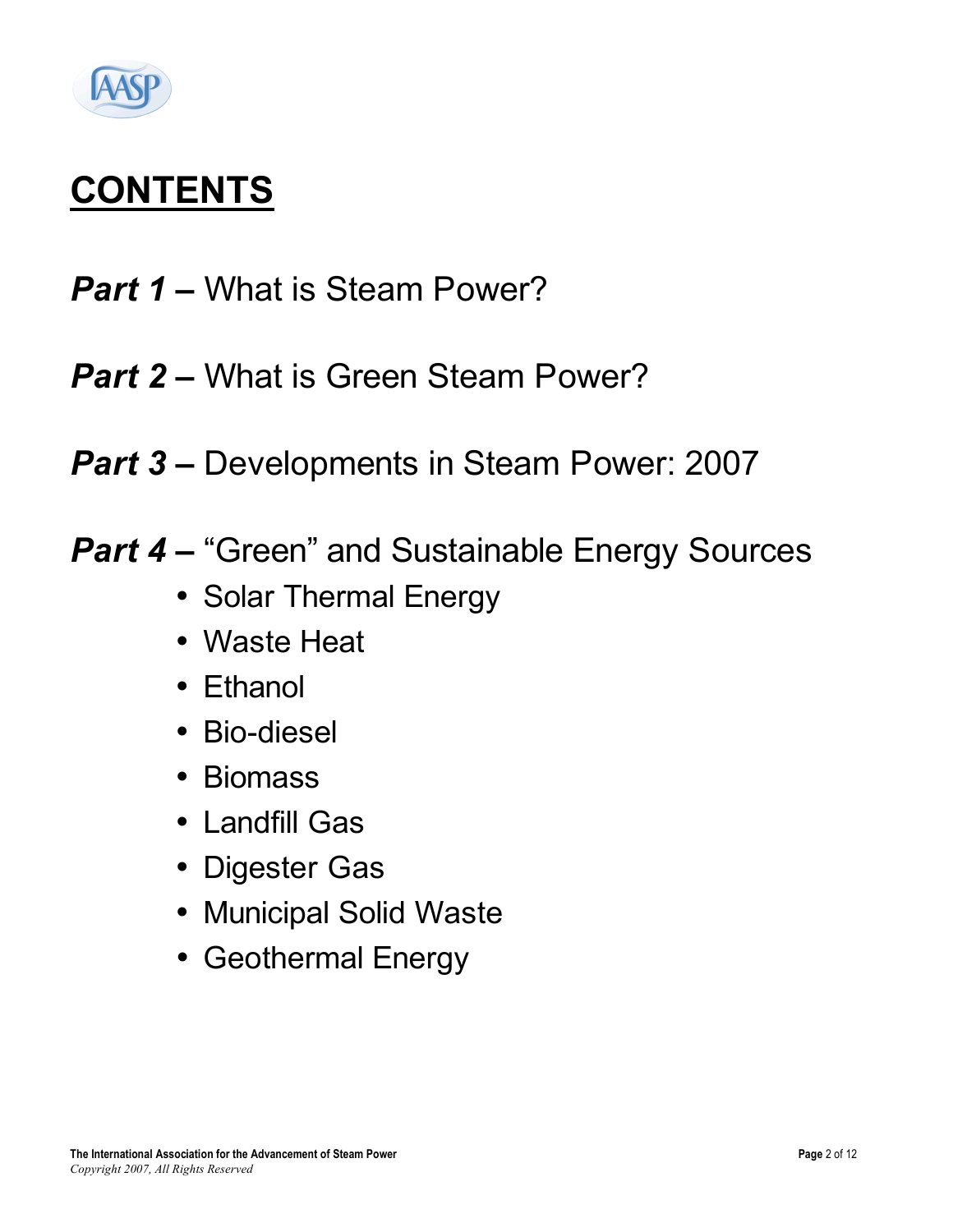

# *Part 1 -* **What is Steam Power?**

Steam power is, literally, the power derived from steam (generally pure water  $[H<sub>2</sub>O]$ ) expanding and cooling from high temperature and pressure to lower temperature and pressure. To derive power (and useful work) from steam, certain components are usually required to create a complete steam power system (a steam engine). The "typical" steam engine components are:

- Water the working fluid that turns from liquid to steam (and maybe back to liquid over and over in a cycle)
- A water pump to pressurize the water
- A heat (energy) source to heat the water
- An expander to extract the useful work as the water expands
- A condenser to condense the steam back into liquid water and allow re-use of the water
- A tank or reservoir to store the condensed water for re-use
- Controls to start and stop the engine, adjust the heat input and steam flow, and maintain other operating parameters

The history of steam power is well documented and widely known, as are many of steam power's past contributions to modern society. Most people today view the steam locomotive as the most familiar steam powered machine. Steam locomotives still operate throughout the world today (and new ones are being built); large coal, oil, and natural gas fueled steam power plants and combined cycle power plants are the most common uses of steam power in the world today.

Steam powered automobiles (many of which remain operational today) were proven feasible, even with technology from the late 1800's. With the advent of low cost gasoline in the1900's, the internal combustion engine thrived and steam powered automobile technology development ended … until now.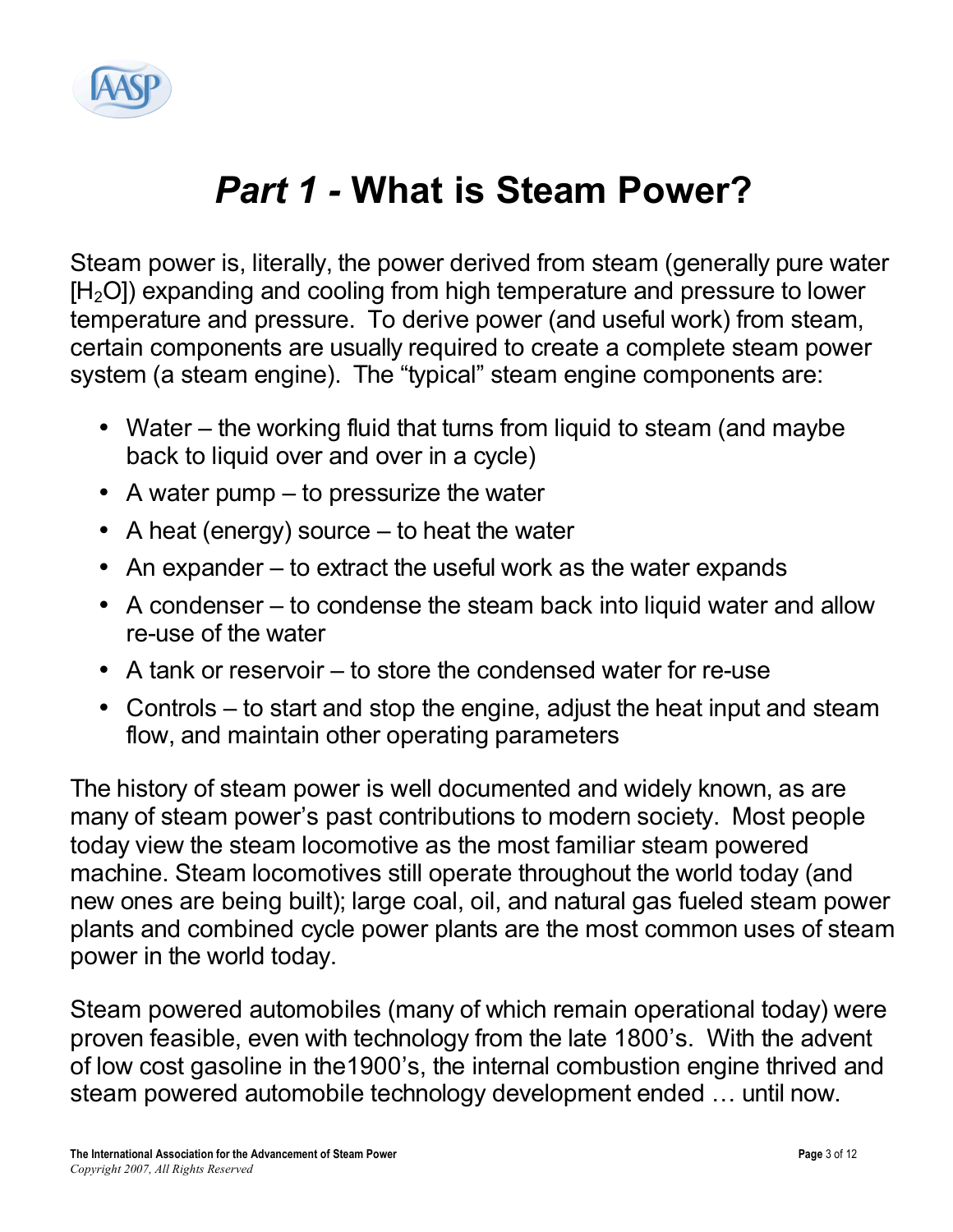

# *Part 2 -* **What is "Green" Steam Power?**

Green steam power is defined by the energy source that heats the steam. Steam power is "Green Steam Power" if the answers to the following questions are "Yes".

- Is the energy source naturally renewable at the rate of energy use?
- Is the energy source renewable by human interaction at a rate that can be sustained indefinitely, without the depletion of natural resources?
- Does the use of the energy source reduce our dependence on oil and other fossil fuels?
- Does the use of the energy source result in reduced contamination of air (including net carbon emissions), water, and land?

Green steam power is being developed today to replace or reduce the use of gasoline and other oil-based technologies in the following industries:

- Automobiles, motorcycles, and buses
- Locomotives
- Ships
- Single family, multi-family, village, commercial, and utility scale electric generation
- Water purification and pumping
- Mechanical power for manufacturing and food processing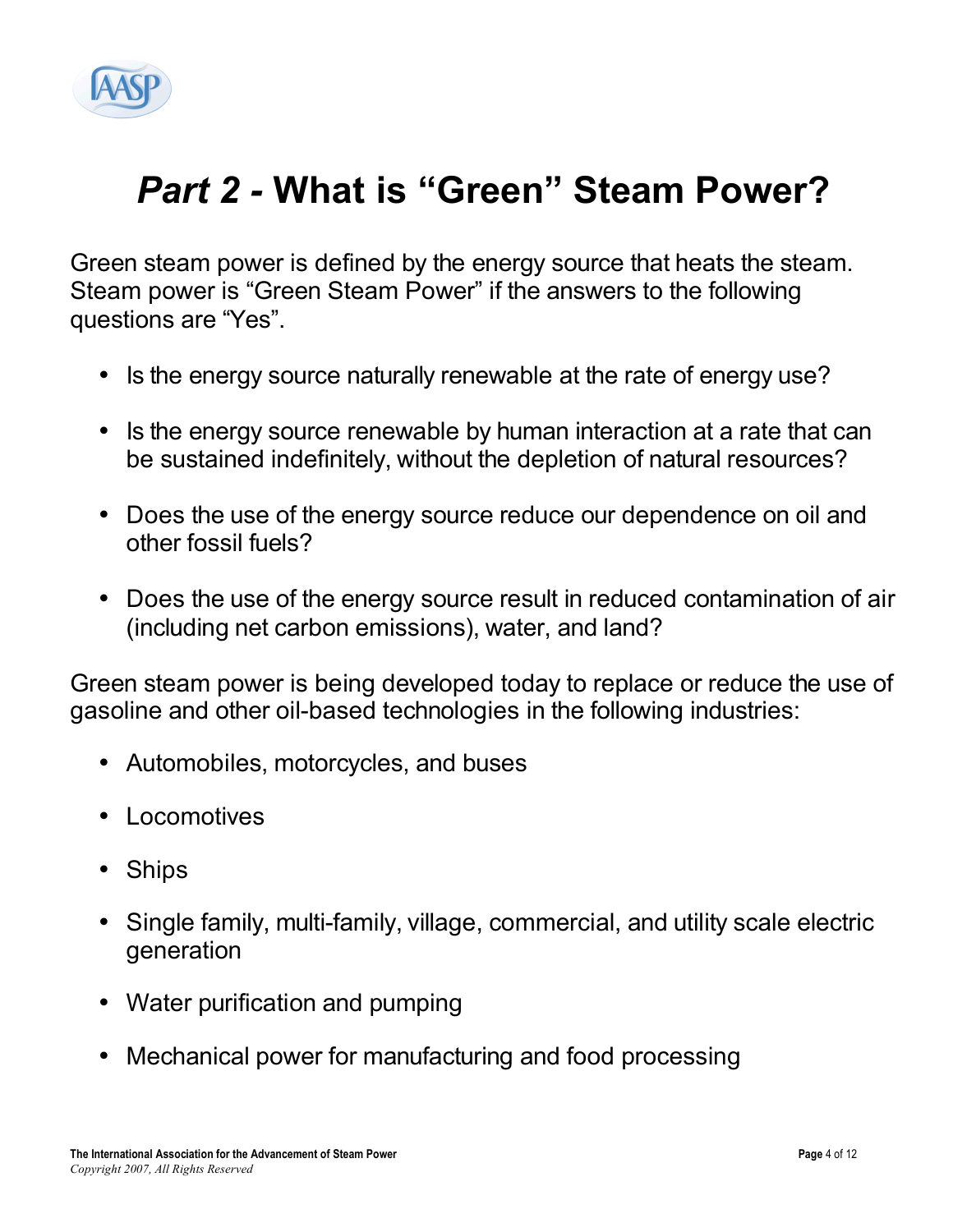

# *Part 3 –* **Developments in Steam Power: 2007**

It took almost 100 years (from 1900 to 2000) for steam power technology development to regain momentum. The International Association for the Advancement of Steam Power (IAASP) has contacted engineers and scientists throughout the world who are advancing steam power technology today.

Here are a few of the technological developments in modern green steam power, which are being pursued around the globe today:

- A steam engine 1/20th the size of a human hair.
- Electric power without pollution.
- Automobiles, trains, airplanes, ships, buses, motorcycles that operate on clean, non-polluting, renewable fuels.
- Homes powered entirely by solar thermal electric energy.

- Quiet, clean, powerful, palm-sized steam engines operating on virtually any fuel, even hydrogen.

- Steam engines that recover excess engine heat and convert it to electricity and useful work.

- High efficiency steam engines that can operate without oil, underwater, or in outer space without air.

Unlike more mature green power technologies (such as wind and small hydroelectric), and unlike the fuel cell industry, the development of modern green steam power has remained predominantly the responsibility of a relatively few dedicated pioneers. These steam power pioneers, as a group, are being careful to limit their communications to what they choose to post on their websites, communicate in limited email replies, or private confidential communications. The latest available developments in steam power can be found at www.steampower.com.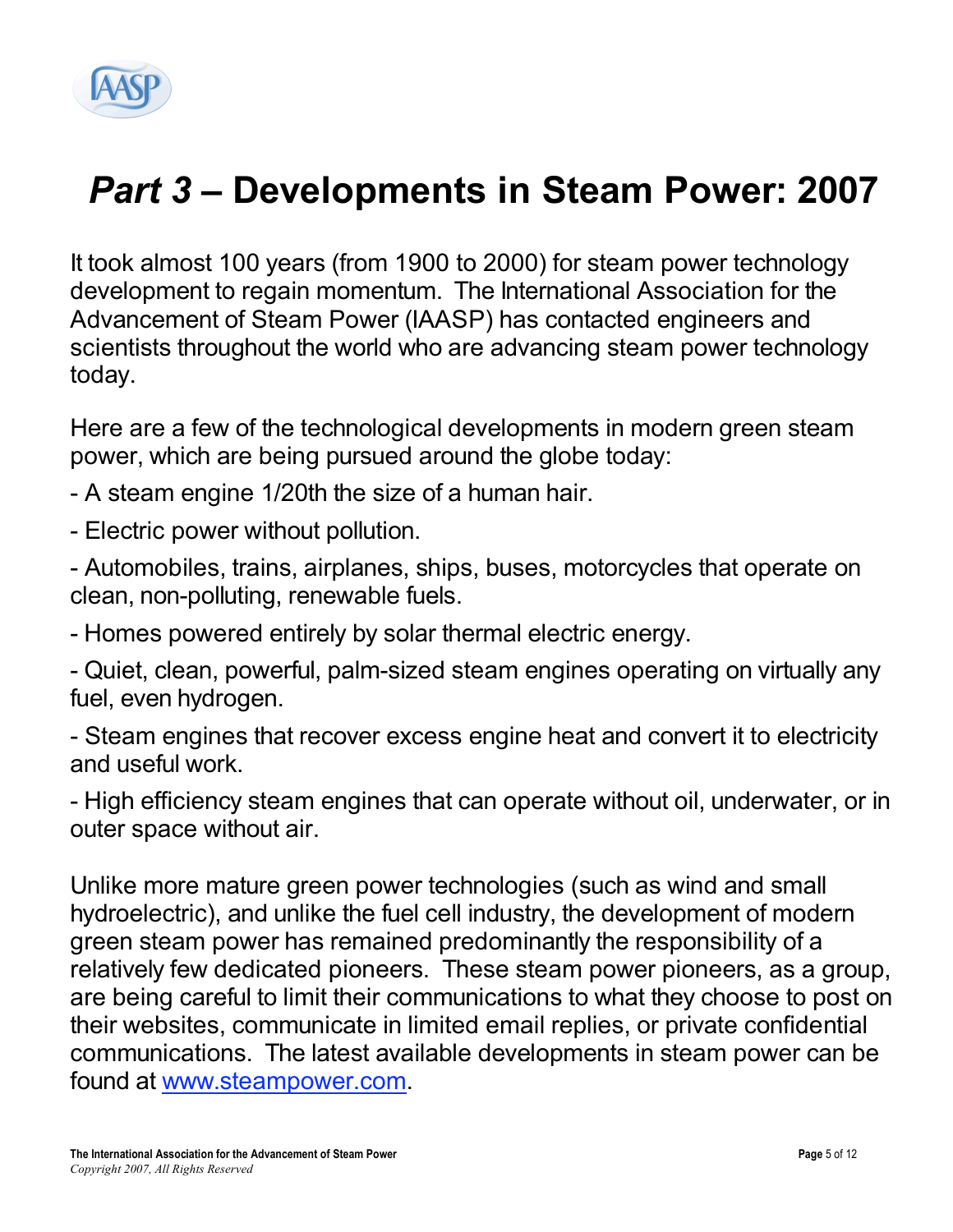

## *Part 4 –* **"Green" and Sustainable Energy Sources**

The steam engine's green and sustainable energy (heat) sources today are: solar thermal energy, waste heat, ethanol, methanol (wood alcohol), bio-fuel blends, bio-diesel, biomass, landfill gas, digester gas, industrial waste, municipal solid waste, and geothermal energy. Hydrogen has not yet become available from a non-fossil based renewable source. Note that hydrogen fuel derived from seawater using solar energy, although an ideal and seemingly unlimited potential steam engine fuel source, is **not** considered renewable by some organizations in the energy industry. The California Energy Commission is one of those organizations.

The following are brief descriptions of these green and sustainable energy sources for steam power.

#### **Solar Thermal Energy**

The intense direct energy of the sun (solar energy or solar thermal energy) is the ideal heat source for steam power. Among the first mechanical uses of the sun was a 20-square-meter, parabolic concentrating reflector that boiled water and produced steam. This steam was used in a steam-driven printing press at the 1878 World's Fair in Paris.

Solar energy can also generate useful work and electricity. Steam power systems using concentrating solar power can range in size from 5 to 10 kilowatts (for home or village) to grid-connected applications in the hundreds of megawatts. Steam power systems can store thermal energy for nights and cloudy periods. This allows them to continue to produce electricity when the sun is not shining. Combined with renewable fuels for longer periods without sun, the resulting "hybrid power plant" provides valuable, dispatchable electricity. These solar thermal steam-electric power systems have comparatively high efficiencies, making steam power an attractive renewable energy option in the sun-belt regions of the world.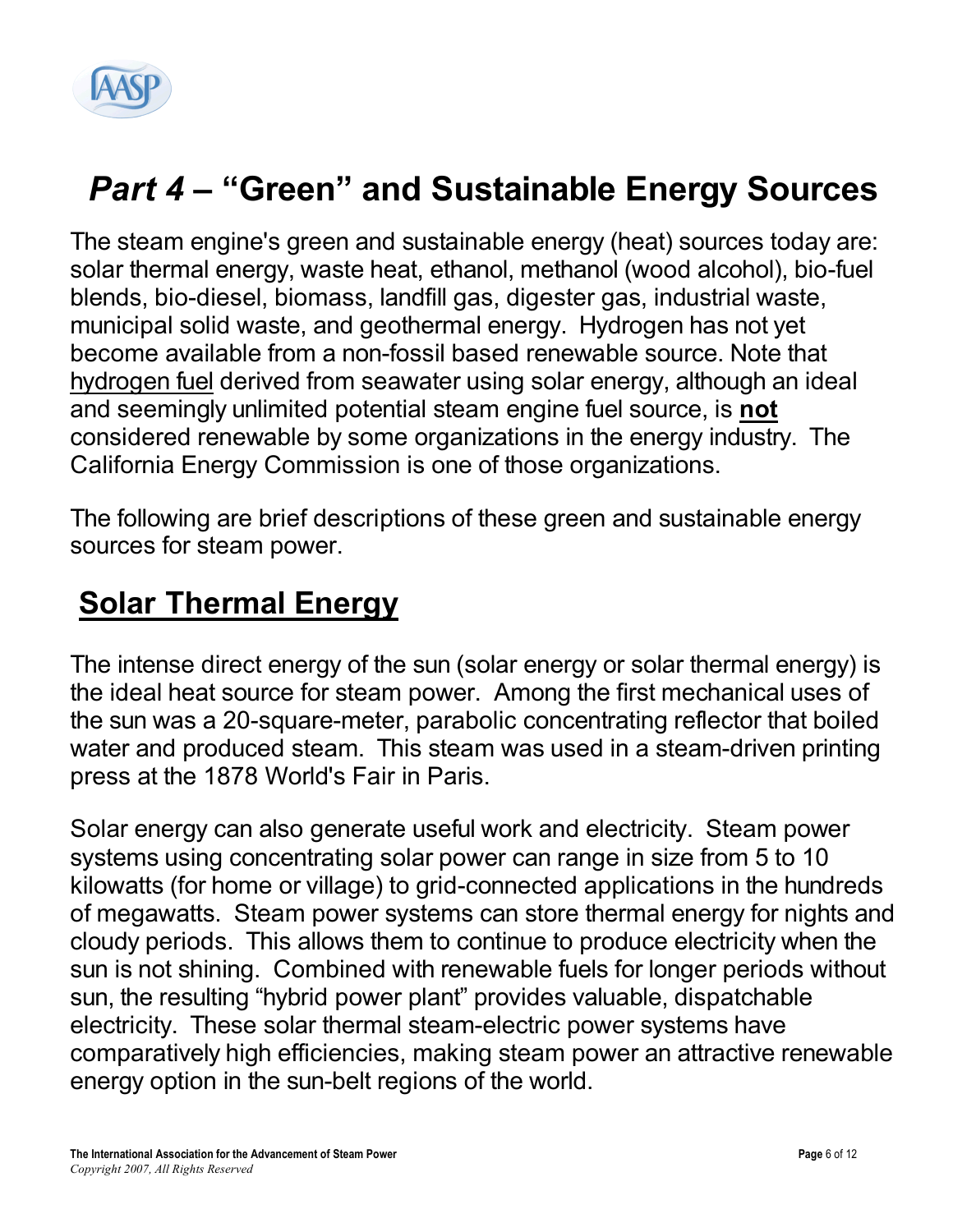

These solar thermal power plants rely upon curved mirrored troughs that concentrate sunlight. The sun heats a liquid that creates steam to turn a traditional steam turbine. Solar PV panels register efficiencies ranging from 9 to 15 percent. The solar thermal trough steam cycle facilities are approximately 22 percent. These efficiency numbers are based on calculations that convert the sun's energy into the equivalent of British Thermal Units, a universally recognized measuring unit of energy commonly referred to as "BTU's". One BTU is the same quantity of heat required to raise the temperature of one pound of water one degree Fahrenheit.

Solar thermal electric capacity is increasing worldwide. The cost of building, operating, and maintaining solar thermal electric systems has decreased dramatically -- in some cases by a factor of ten -- during the 1980s and 90s and is expected to continue dropping. Solar-thermal designs may be economically competitive with some conventional electricity-generating technologies. The California Energy Commission has predicted that by 2010, some solar thermal electric technologies could be producing electricity at \$0.06 to \$0.07 per kilowatt hour (kWh). This is comparable to the current cost of wind energy produced from the latest wind power sites in California.

### **Waste Heat**

By nature, all thermal processes reject some of the process heat as "waste heat". If this heat has a high enough temperature and sufficient volume to capture, a steam engine can utilize this heat as its primary or sole energy source. A waste heat recovery system is used for this purpose. For example, in a commercial building, potential sources of waste heat include space heaters, refrigeration/air-conditioner compressors, or manufacturing or other high temperature processes.

In automobiles, the gasoline or diesel engine produces waste heat that can power a steam engine. Here is a description of one such steam powered waste heat recovery system now under development by BMW. The following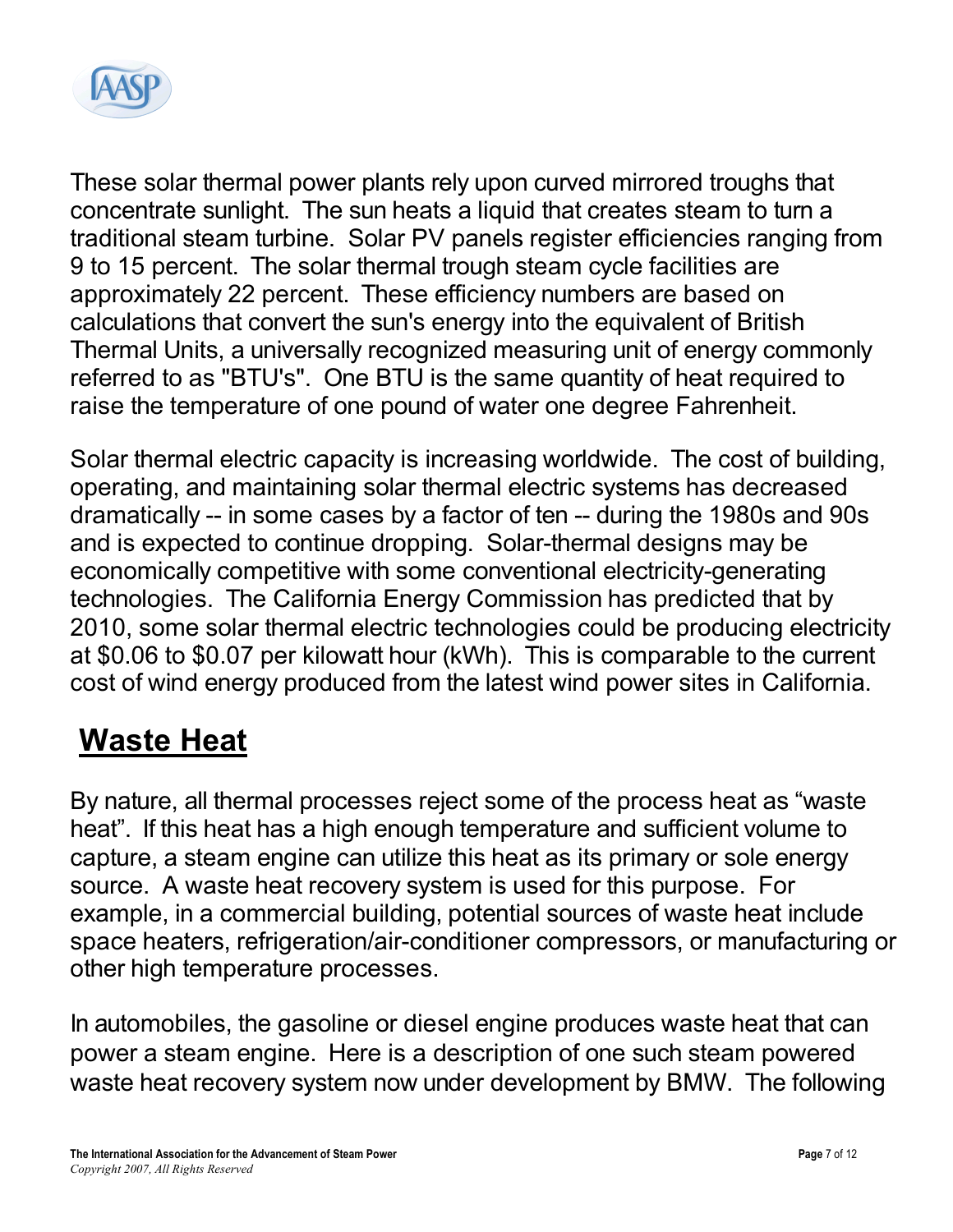

description is excerpted from Wikipedia at their website http://en.wikipedia.org/wiki/Turbosteamer: The BMW Turbosteamer is an alternative non-parasitic hybrid concept based upon a steam engine that converts waste heat energy from an internal combustion engine into supplemental power for the vehicle. The Turbosteamer device is affixed to the exhaust system. It salvages the heat wasted in the exhaust (as much as 80% of the heat energy) and uses a steam engine to relay that power to the crankshaft. The steam circuit produces 14 horsepower and 15 pound-feet of torque at peak (for a 1.8 liter four), yielding an estimated 15% gain in fuel efficiency. Unlike gas-electric hybrids, these gains increase at higher, steadier speeds. BMW has indicated that the technology could in their automobiles by 2015.

## **Ethanol**

Ethanol, also known as ethyl alcohol or grain alcohol, is currently used either as an alternative fuel or as an octane-boosting, pollution-reducing additive to gasoline in internal combustion engines. Corn and other starches and sugars are only a small fraction of biomass that can be used to make ethanol. The U.S Department of Energy's Advanced Bioethanol Technology allows fuel ethanol to be made from cellulosic (plant fiber) biomass, such as agricultural forestry residues, industrial waste, material in municipal solid waste, trees, and grasses. This technology turns ordinary low-value plant materials such as corn stalks, sawdust, or waste paper into fuel ethanol. If used to fuel steam powered automobile engines, ethanol would dramatically cut air pollution and reduce dependence on foreign oil. To help improve this technology and ready it for commercial operation, the DOE researchers and their industrial partners use the DOE Bioethanol Pilot Plant, a fully integrated biomass-to-ethanol production facility, that can turn as much as one ton per day of corn stalks or other plant material into transportation fuels.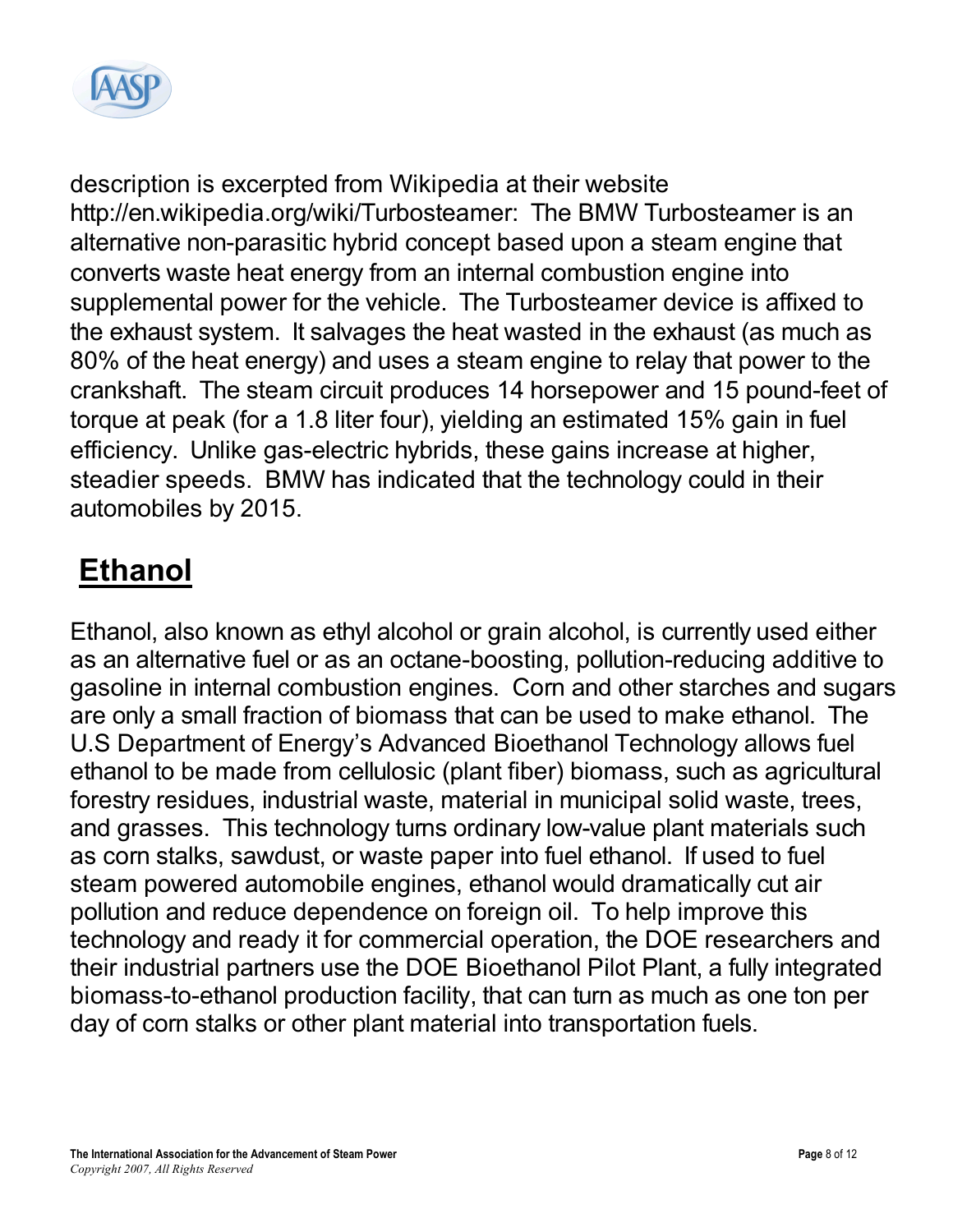

## **Biodiesel**

Biodiesel is made by transforming animal fat or vegetable oil with alcohol and can be directly substituted for diesel either as neat fuel (100% biodiesel) or as an oxygenate additive (typically 20% biodiesel with the rest diesel fuel). In Europe, the largest producer and user of biodiesel, the fuel is usually made from rapeseed (canola) oil. In the United States, the second largest producer and user of biodiesel, the fuel is usually made from soybean oil or recycled restaurant grease. In 2002, 15 million gallons of biodiesel was consumed in the United States (The American Soybean Association). The National Biodiesel Board, a trade association for biodiesel producers, is a good source of additional information.

#### **Biomass**

Biomass consists of organic residues from plants and animals, which are obtained primarily from harvesting and processing agricultural and forestry crops. These are used as fuels in direct combustion steam-electric power plants. The biomass is burned producing heat that is used to create steam to turn turbines to produce electricity. The steam can often be used for another process -- such as drying of vegetables or used in a factory. This is called cogeneration.

Examples of some of the biomass residues that are utilized in direct combustion steam power plants are: forest slash, urban wood waste, lumber waste, agricultural wastes, etc. The components of biomass include cellulose, hemicelluloses, lignin, lipids, proteins, simple sugars, starches, water, hydrocarbons, ash and other compounds. The total estimated biomass resource potential of California is approximately 47 million tons.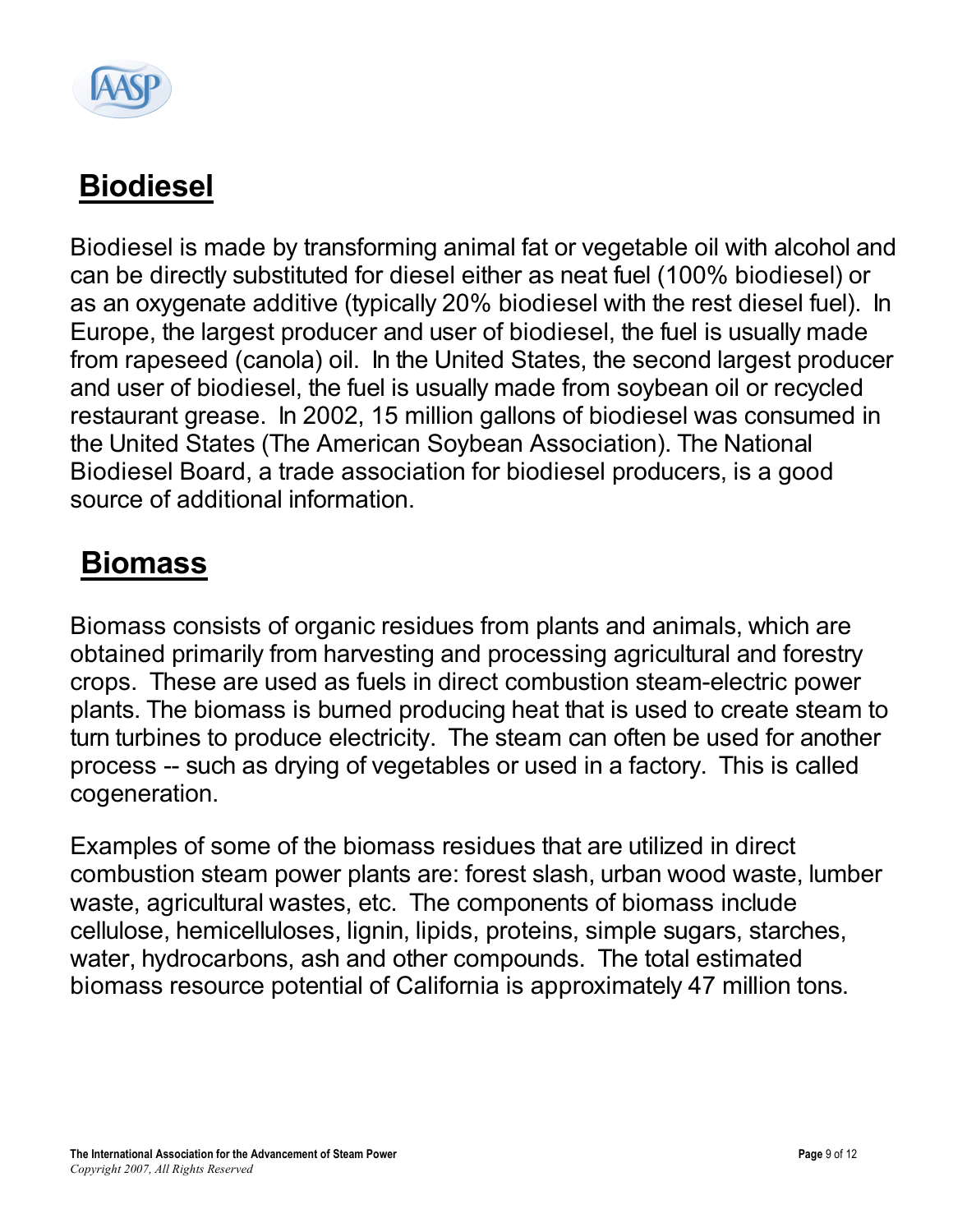

## **Landfill Gas**

When you bury trash at a landfill, you create an oxygen-free environment under the capping soil layer. With relatively dry conditions, landfill waste produces significant amounts of gas as it decomposes -- mostly methane. With Californians dumping 33 million tons of waste per year, the total amount of landfill gases produced in California is tremendous.

If these gases were just released to the atmosphere, they could add to global climate change problems. They could also potentially be a fire or explosion hazard if not collected and gotten rid of. So, a good solution to the landfill gas problem is to collect it and burn it to produce electricity.

The gas can be collected by a collection system, which typically consists of a series of wells drilled into the landfill and connected by a plastic piping system. The gas entering the gas collection system is saturated with water, and that water must be removed prior to further processing.

The typical dry composition of the low-energy content gas is 57 percent methane (natural gas), 42 percent carbon dioxide, 0.5 percent nitrogen, 0.2 percent hydrogen, and 0.2 percent oxygen. In addition, a significant number of other compounds are found in trace quantities. These include alkanes, aromatics, chlorocarbons, oxygenated compounds, other hydrocarbons and sulfur dioxide.

After the water is removed, the landfill gas can be used directly in reciprocating steam engines or steam turbine engines. The carbon dioxide can be removed with further refining and purer methane can be used for electricity generation applications.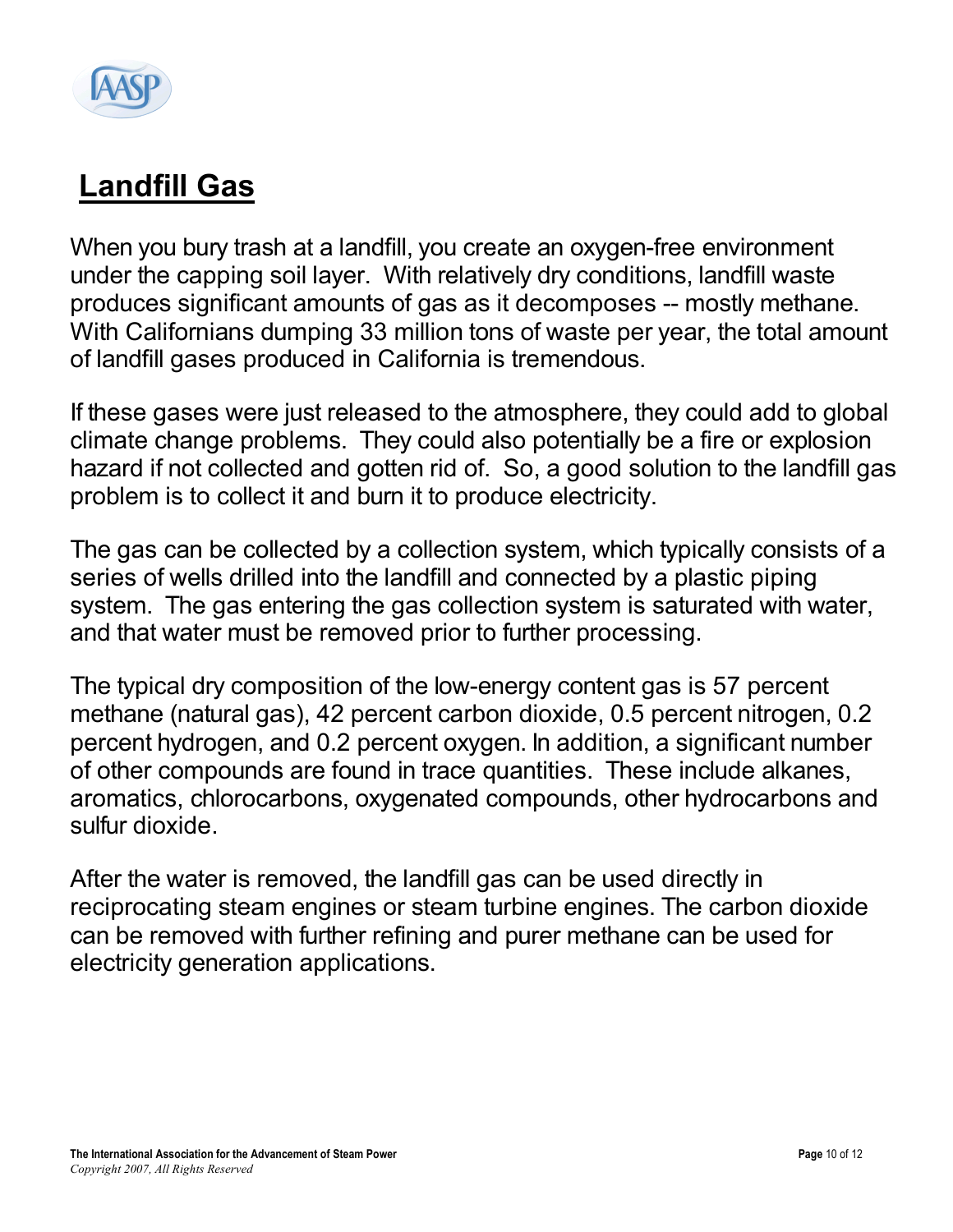

### **Digester Gas**

Anaerobic digestion is a biological process that produces a gas principally composed of methane (CH4) and carbon dioxide (CO2) otherwise known as biogas. These gases are produced from organic wastes such as livestock manure, food processing waste, etc.

Anaerobic processes could either occur naturally or in a controlled environment such as a biogas plant. Organic waste such as livestock manure and various types of bacteria are put in an airtight container called a digester, so the process could occur. Depending on the waste feedstock and the system design, biogas is typically 55 to 75 percent pure methane. State-of-the-art systems report producing biogas that is more than 95 percent pure methane.

#### **Municipal Solid Waste**

Municipal solid waste MSW can be directly combusted in steam powered waste-to-energy facilities as a fuel with minimal processing, known as mass burn. The MSW can undergo moderate to extensive processing before being directly combusted as refuse-derived fuel or it can be gasified using pyrolysis or thermal gasification techniques.

Each of these technologies can produce useful work and electricity as well as be an alternative to landfilling or composting the MSW. In contrast with many other energy technologies that require fuel to be purchased, MSW facilities are paid by the fuel suppliers to take the fuel (known as a "tipping fee"). The tipping fee is comparable to the fee charged to dispose of garbage at a landfill.

In small villages, this technology could be the only option for the development of electric power. Air, water, and solid residual products must be carefully controlled to avoid pollution.